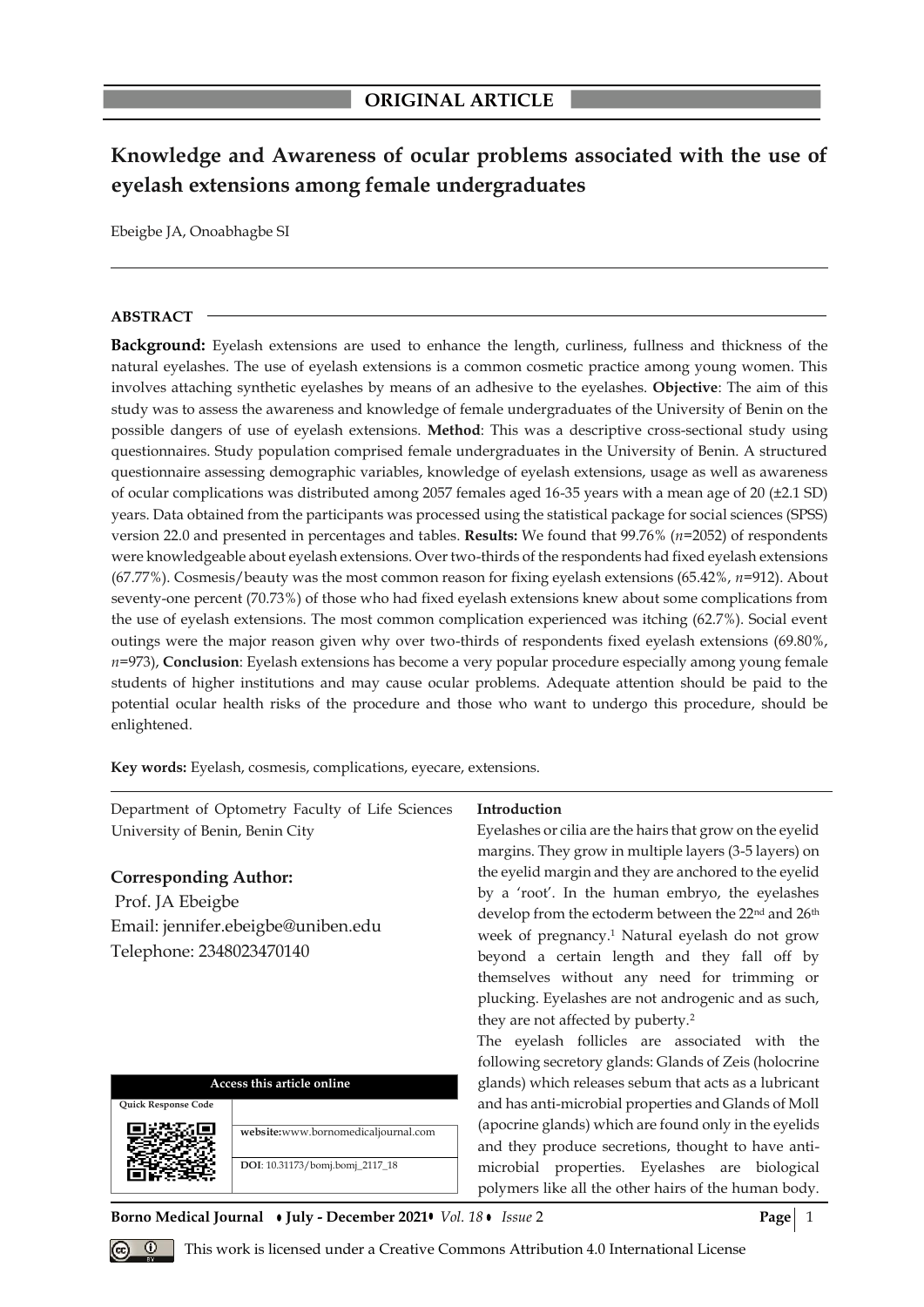They are made up of about 10% water and 90% proteins (keratins and melanins).3,4

The eyelashes function like the whiskers of a cat or a mouse, in that they are sensitive to touch and as such they provide a warning that an object (such as an insect) is near the eye which then closes reflexively. They protect the eyes from debris, dust and small particles which could possibly cause damage to the eyes. Eyelashes also elicit the blink reflex when stimulated, this blink reflex serves to lubricate the globe and to keep it wet and healthy.5,6

Eyelash extensions are used to enhance the length, curliness, fullness, and thickness of the natural eyelashes. They are categorized as strip lashes, individual flare lashes and single individual lashes.7,8 The extensions are made from synthetic fibers (such as nylon) and natural fibers (such as silk, mink and human or horse hair).

In 1902, a famous hairstylist and inventor, Karl Nessler patented a method to weave artificial eyebrows and eyelashes in the United Kingdom and began selling them at his salon in 1903. In the United States, a Canadian Anna Taylor got the patent for false eyelashes in 1911. As techniques improved, false lashes became more popular with the general public in the 1930s and again in the  $1960s.^{9,10}$ 

In recent times, eyelash extensions have become a cosmetic trend the world over, with long lashes mostly considered a sign of femininity in many cultures.<sup>11</sup> The procedure involves attachment of eyelash extensions made from synthetic fibers (such as nylon) or natural fibers (such as horse hair, silk or mink) individually onto the natural eyelashes with the aid of an adhesive. Eyelash extensions can also be used for individuals with thin or short eyelashes, usually used alongside mascara to create a "bold look" or thicken the look of the natural lashes.12,13

It is important to pay close attention to the effect of these eyelash extensions, as continual fixing of the extensions may interfere with the periodic shedding and growth of new lashes and cause discomfort.<sup>14</sup> It could also irritate the eyelids and clog follicles as well as pull out lashes during removal.<sup>15</sup>

There is also a risk of the erosion of the inner surface of the eyelids which could result in a permanent damage to the eyelashes. As the procedure does not allow for frequent washing of the eyelids, it could result in bacteria and/or fungal infections as seen in ocular discharge with conjunctivitis and eyelid

diseases. When wet with sweat or water, they may be displaced and act as foreign body in the eye.<sup>16,17</sup>

The glue used for the attachment of the extensions usually contains formaldehyde which is a known carcinogen and it could cause a severe allergic reaction which could result in oozing and crusting of the eyelashes. The eyelash glue is one of the most important materials needed for the application of eyelash extensions asides the eyelash extension itself. The glue is made up of chemicals and ingredients that may be irritating or harmful to the skin of the eyelid or to the eyes itself. Some ingredients commonly found in eyelash extension glue include, but are not limited to latex, cellulose gum and benzoic acid. Benzoic acid used in eyelash adhesive is a white crystalline powder with a faint, non-offensive odour. It could cause eye damage, irritation of the skin leading to rash and redness and/or a burning feeling.18,19 Cyanoacrylates (most commonly ethyl cyanoacrylate) which is the base for almost all quick drying adhesives, is the chemical that makes the glue 'grab' onto the lashes and dry almost immediately. It could cause ocular irritation and could burn the skin and eyes. Poly Methyl Methacrylate (PMMA) which forms the long lasting strong bond, is what is responsible for the long retention of the lashes. PMMA has been known to cause allergic reactions around the skin and ocular irritations.20,21

Abah *et al.<sup>7</sup>*, conducted a study on eyelash extension use among female students in Kaduna Polytechnic, Kaduna in 2017. It was discovered that the prevalence for eyelash usage was 38.7% with beauty being the most common reason for use (56.1%). The most frequent symptom experienced was itching (45.8%), other symptoms of note were redness (45.5%), pain (43.9%) and heavy eyelids (41.6%).

Koffuor *et al*<sup>14</sup> *,* carried out a study in the Kumasi Metropolis of the Ashanti Region of Ghana. They used a questionnaire consisting of open and close-ended questions and administered it to 120 females in saloons, shops and homes in the region. Among the 120 females interviewed, it was reported that 69.2% had had their lashes extended more than 3 times. 81.6% extended their lashes to enhance their beauty. 97.5% had one or more of the following, dry eyes, itchy eyelids, tearing, burning sensation, lid swelling and pain, misdirected lashes, casting of shadow in vision, purulent discharges and eyelashes falling into the eye A similar study was conducted by Amano and Nishiwaki.<sup>15</sup> They used a web-based survey/self-

**Borno Medical Journal • July - December 2021 •** *Vol.* 18 • *Issue* 2 **Page** 2 **Page** 2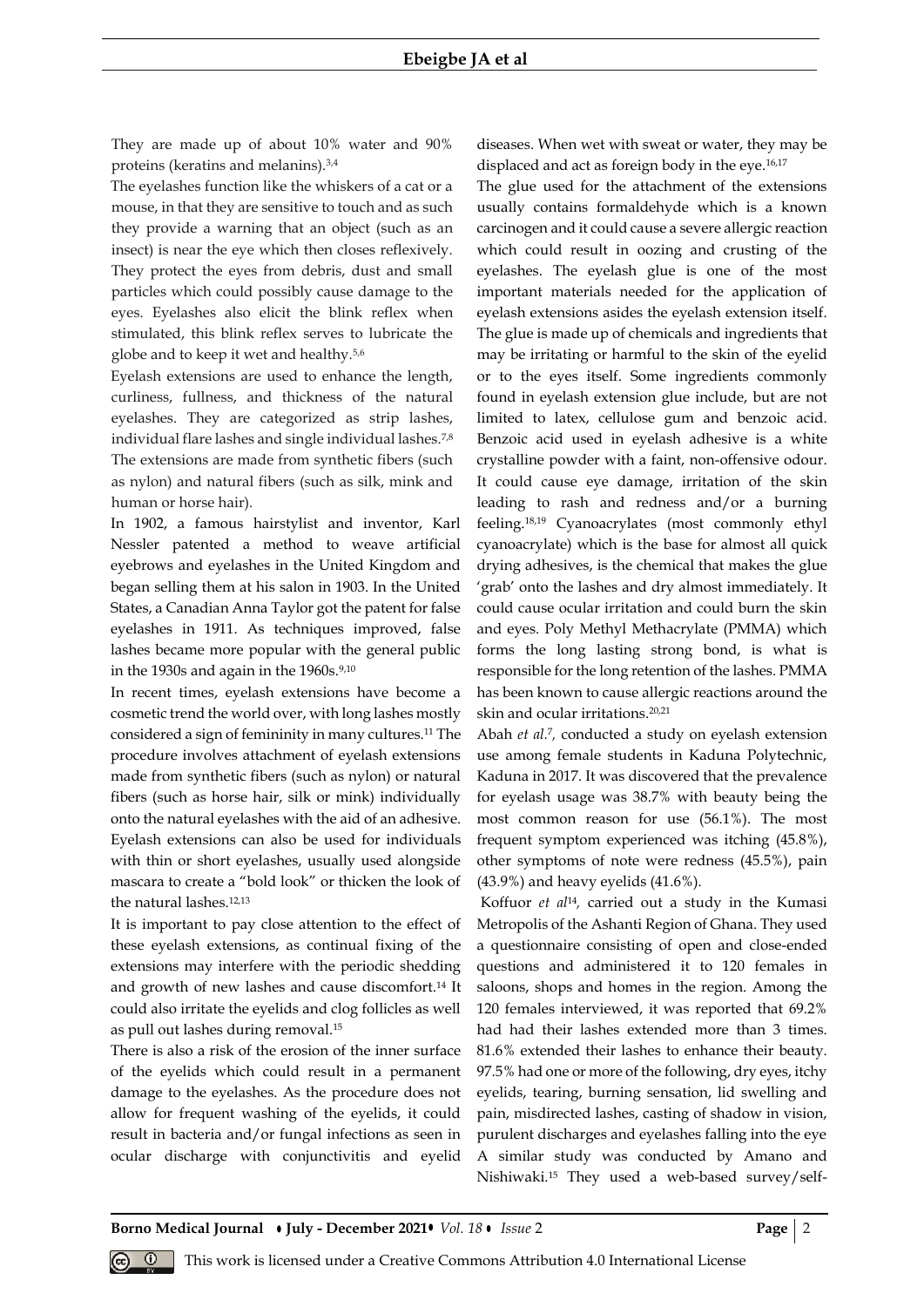administered online questionnaire containing questions on the basic characteristics of the study participants, their experiences with eyelash extensions and any extension-related health problem. The study included 2000 women aged 15-59 years randomly selected across the country and it was found that 10.3% had had eyelash extensions installed, of this percentage of women, 26.8% experienced health/ocular problems such as ocular hyperaemia, pain, itchy and swollen eyelids.

Eyelash extensions are a great way to beautify the eyes and face but are not without side effects. The most common of these effects include but are not limited to; burning sensation caused by the eyelash glue, tearing, itching, boils on eyelids, dryness of the eyes caused by added exposure of the cornea surface to air, pulling out of the natural eyelash, misdirected lashes, allergic reaction around the eyes, heavy eyelids, redness, foreign body sensation and discharge.

Previous studies<sup>22,23</sup> have shown that the use of eyelash extensions and adhesives used during the attachment procedure have been associated with some ocular symptoms. The aim of this study was to assess the awareness and knowledge of female undergraduates of the University of Benin on the possible dangers of use of eyelash extensions.

#### **Method**

This was a descriptive cross-sectional study design. Female undergraduate students of the University of Benin were recruited for this study. The students were from various Faculties in the University. Students from a 100 level to 600 level depending on their course of study were recruited for the study. The purpose of the study was explained to the students and interested volunteers were recruited by convenience sampling. A pretested structured questionnaire was designed to capture data on demographics, knowledge of eyelash extensions, usage and awareness of ocular complications of use. The questionnaire was adapted from the study by Abah *et al*., (2017).

This study was carried out in both the Ugbowo and Ekehuan campuses of the University of Benin, Benin City, Edo state, Nigeria.

Approval was obtained from the Ethical and Research Committee of the Department of Optometry, University of Benin. Informed consent was obtained from the subjects.

#### **Statistical Analysis**

Data obtained was processed using the Statistical Package for Social Sciences (SPSS) version 22.0. Results are presented in tables as mean +/- SD and percentiles.

### **Results**

A total of 2100 questionnaires were given out and 2057 were returned properly and completely filled. This gave a response level of 97.95%. Participants were aged between 16-35 years of age with a mean age of 20 (±2.1SD) years. Participants aged 16-20 years made up the largest number of the study population (35.10%).

Table 2 shows that majority of the respondents 43.11%, had used eyelash extensions just once. The main reason given for the use of eyelash extensions was cosmesis/beauty 65.42%, this is presented in table 3. Table 4 shows the sources of knowledge of effects of use of eyelash extensions and the main source was reported as personal experience of the users 37.95%.

Factors influencing the use of eyelash extensions are presented in table 5, with attendance of social events 69.80%, being the main factor. Table 6 shows a list of ocular symptoms experienced after fixing of eyelash extensions. The commonest reported symptoms were itching 19.58%, burning sensation 19.30% and eyelashes falling out 11.12%.

| $\sigma$ $\sigma$ $\sim$ $\Gamma$ $\sim$ $\sim$ $\Gamma$ $\sim$ $\sim$ $\sim$ |      |        |  |  |  |  |
|-------------------------------------------------------------------------------|------|--------|--|--|--|--|
|                                                                               | N    | $\%$   |  |  |  |  |
| $16 - 20$                                                                     | 722  | 35.10  |  |  |  |  |
| $21 - 25$                                                                     | 677  | 32.90  |  |  |  |  |
| 26-30                                                                         | 429  | 20.86  |  |  |  |  |
| 31-35                                                                         | 229  | 11.14  |  |  |  |  |
| <b>Total</b>                                                                  | 2057 | 100.00 |  |  |  |  |

Table 1: Age groups of respondents

**Borno Medical Journal • July - December 2021 •** *Vol.* 18 • *Issue* 2 **Page | 3** 

This work is licensed under a Creative Commons Attribution 4.0 International License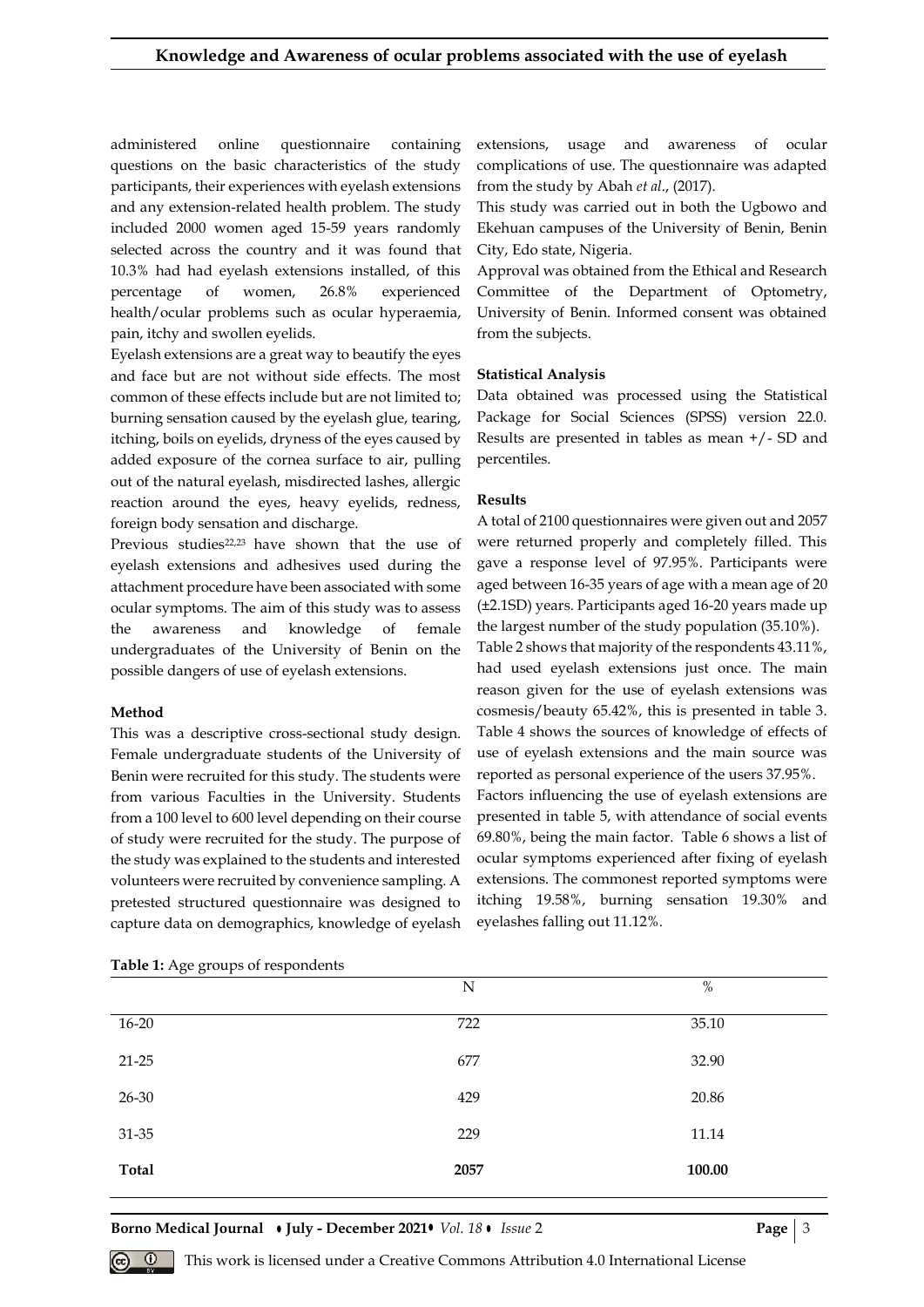## **Table 2:** Frequency of use of eyelash extensions among respondents

|               | $\mathbf N$ | $\%$   |
|---------------|-------------|--------|
| Weekly        | 222         | 15.93  |
| Every 2 weeks | 293         | 21.02  |
| Monthly       | 278         | 19.94  |
| Just once     | 601         | 43.11  |
| <b>Total</b>  | 1394        | 100.00 |

### **Table 3:** Reasons for use of eyelash extension

|                         | N    | $\%$   |
|-------------------------|------|--------|
| Cosmesis/beauty         | 912  | 65.42  |
| Peer influence          | 321  | 23.03  |
| Mark of social class    | 84   | 06.23  |
| Others (curiosity, etc) | 77   | 05.52  |
| Total                   | 1394 | 100.00 |

### **Table 4:** Sources of knowledge of effects of use of eyelash extensions

|                     | N    | $\%$   |
|---------------------|------|--------|
| Social media        | 272  | 19.51  |
| Friends             | 309  | 22.17  |
| Relatives           | 151  | 10.83  |
| Health workers      | 133  | 09.54  |
| Personal experience | 529  | 37.95  |
| <b>Total</b>        | 1394 | 100.00 |

**Borno Medical Journal • July - December 2021 •** *Vol. 18* **•** *Issue* **2 <b>Page** | 4

 **<sup>** $\circled{e}$  **This work is licensed under a Creative Commons Attribution 4.0 International License**</sup>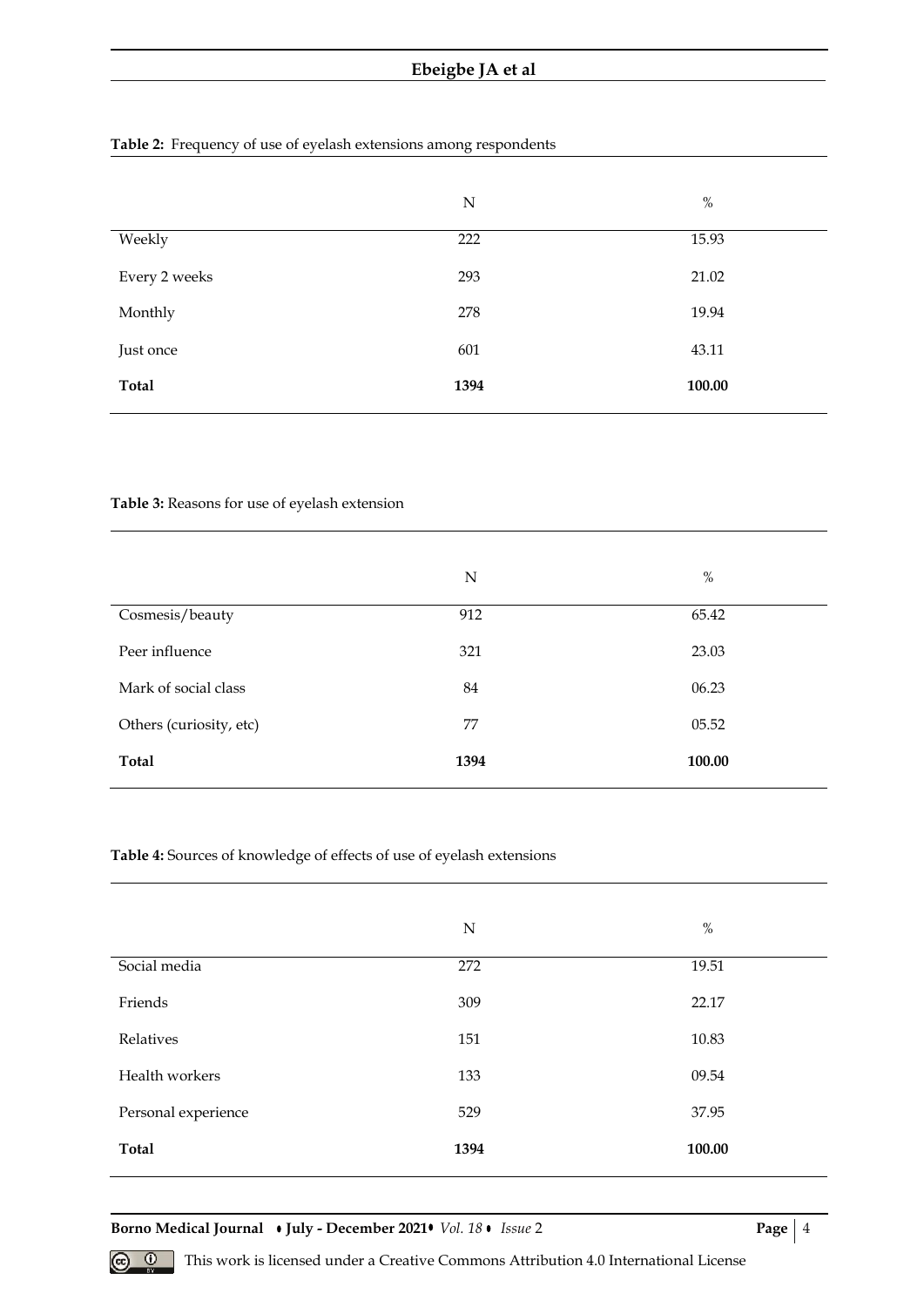|                                 | N    | $\%$   |
|---------------------------------|------|--------|
| Social events                   | 973  | 69.80  |
| Demand/request from partner     | 132  | 09.47  |
| Routine lifestyle               | 229  | 16.43  |
| Others (photoshoots, birthdays) | 60   | 04.30  |
| Total                           | 1394 | 100.00 |

**Table 5:** Factors influencing frequency of use of eyelash extensions

### **Table 6:** Ocular symptoms experienced after fixing eyelash extensions

|                                    | Occasionally<br>Never |       | Frequently  |       | Always |       |           |       |
|------------------------------------|-----------------------|-------|-------------|-------|--------|-------|-----------|-------|
|                                    | ${\bf N}$             | $\%$  | $\mathbf N$ | $\%$  | N      | $\%$  | ${\bf N}$ | $\%$  |
| Itching                            | 520                   | 37.30 | 453         | 32.50 | 273    | 19.58 | 148       | 10.62 |
| Burning sensation                  | 682                   | 48.92 | 345         | 24.75 | 269    | 19.30 | 98        | 07.03 |
| Discharge                          | 1162                  | 83.36 | 143         | 10.26 | 66     | 04.73 | 23        | 01.65 |
| Tearing/watering                   | 1171                  | 84.00 | 193         | 13.85 | 21     | 01.51 | 09        | 00.65 |
| Red eyes                           | 1098                  | 78.77 | 206         | 14.78 | 54     | 03.87 | 36        | 02.58 |
| Lid swelling                       | 1127                  | 80.85 | 213         | 15.28 | 34     | 02.44 | 20        | 01.43 |
| Pain on the eyelid                 | 937                   | 67.22 | 292         | 20.95 | 84     | 06.03 | 81        | 05.81 |
| Foreign<br>body<br>sensation (FBS) | 1178                  | 84.51 | 159         | 11.41 | 38     | 02.73 | 21        | 01.51 |
| Misdirected lashes                 | 1206                  | 86.51 | 156         | 11.19 | 83     | 05.95 | 35        | 02.51 |
| Boil on eyelids                    | 985                   | 70.66 | 304         | 21.81 | 68     | 04.88 | 37        | 02.65 |
| Heavy eyelids                      | 785                   | 56.31 | 474         | 34.00 | 81     | 05.81 | 54        | 03.95 |
| Lashes falling out                 | 689                   | 49.43 | 478         | 34.29 | 154    | 11.12 | 73        | 05.24 |

**Borno Medical Journal • July - December 2021 •** *Vol. 18* **•** *Issue* **2 <b>Page** | 5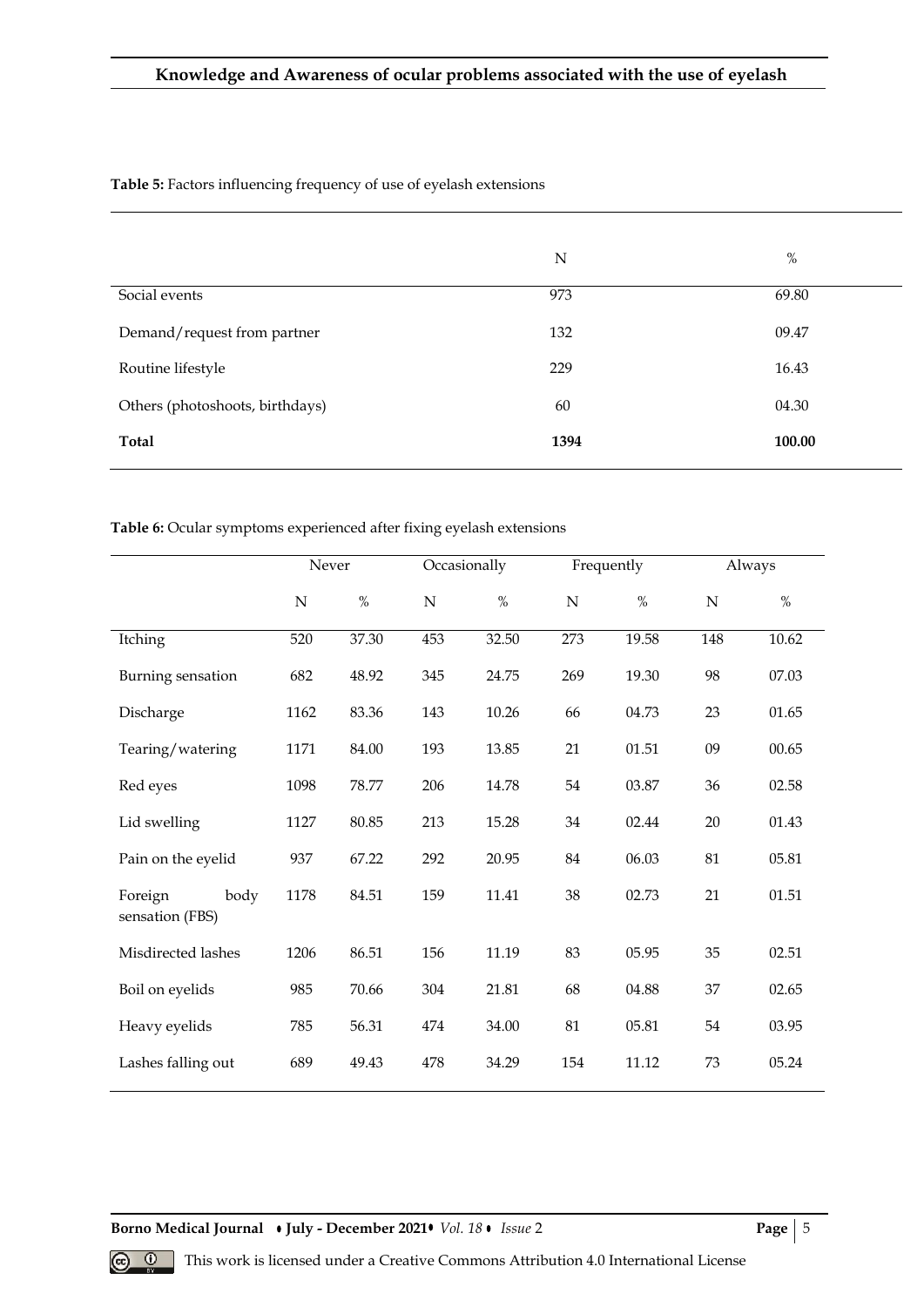#### **Discussion**

Fixing of eyelash extensions is a popular procedure, especially common among urban young women. However, there are potential health risks associated with the procedure. The eyes are one of the biggest markers of facial beauty and attraction and as such, enhancing the eyes has become a very popular fashion trend in the 21st century.

Eyelash extensions are a way of enhancing the natural lashes with the aid of synthetic fibers like nylon and other chemical fibers or natural fibers like silk and mink, they aid in creating the 'illusion' of thicker, fuller and darker eyelashes.<sup>1</sup>

Trubilin *et al.*<sup>16</sup> *,* in 2018 conducted research among practitioners in ophthalmology to detail the rise in the presentation of cases of the effects of cosmetic procedures on the paraorbital areas, as well as directly on the eyelids. Fixing of eyelash extensions was among the manipulations widely used that often lead to various complications of the vision organ.

In this study, a huge majority of the respondents were knowledgeable about the use of eyelash extensions, showing that it was indeed a very common trend. Cosmesis/beauty was the most common reason for fixing eyelash extensions. These findings are similar to the study done by Abah *et al.*<sup>7</sup> *,* where it was reported that beauty was the most common reason for fixing eyelash extension, followed by curiosity and peer pressure. Also, the study by Kouffor *et al.,*<sup>14</sup> reported that the reason why the majority of their respondents extended their eyelashes was to enhance their beauty. The age range of respondents in this study is impressionable and susceptible to peer pressure. It is usually at this time that young adults who are just stepping out of parental control want to experiment and try out new things. The females extended their eyelashes to look attractive and keep abreast of the latest fashion trend.

Most of the respondents had fixed eyelash extensions only once. The majority of the respondents learned of the side effects of use of eyelash extension from personal experience. The commonest factor influencing frequency of use for most of the respondents was attendance of social events. Itching was the commonest ocular problem reported amongst others. These findings are similar to those reported by Masud et al.<sup>17</sup> and Abah et al. <sup>7</sup> The study by Kouffor et al.<sup>14</sup> *,* discovered that all participants identified with one adverse effect or the other with the majority reporting three to four adverse effects after the

procedure. The adverse effects reported after the procedure were similar to those reported in this study. These findings are also similar to those reported in a study by Amano et al. <sup>15</sup> Masud et al*.* 17 *,* in a retrospective study across various medical journals on the associated ocular adverse effects of eyelid cosmetic enhancements reported that 73.3% of patients experienced side effects after the application of eyelash extensions which includes itching (45.8%) among others. Failure to treat those reactions most often leads to other serious ocular disorders like contact dermatitis, toxic conjunctivitis, conjunctiva erosion and allergic blepharitis.

These ocular responses have been investigated by many sources and the sources narrowed down to the lash glue adhesive and to the mechanical limitations of the lash extensions themselves. Detrimental effects of this procedure on vision therefore could be a risk factor in socioeconomic development.<sup>23</sup>

Visual disruptions can and often do interfere with reading and learning. All of the respondents are currently in the higher institution of learning which shows that the procedure is done by the literate population who want to explore other avenues of looking beautiful as this was the main reason for undergoing the procedure of fixing eyelash extensions.

Eyelash extensions are a popular procedure that has probably come to stay in the fashion industry but it comes with associated ocular problems. Despite these associated risks, the popularity of the procedure seems to be on the rise. This therefore indicates that people do not realize the imminent hazards the procedure could have on the eye and on vision. Females who patronize this procedure need to be educated on how use of eyelash extensions could affect vision so as to limit the frequency of use.

### **Conclusion**

Eyelash extensions have become a very popular procedure, especially among young females' students of higher institutions. Due to the various ocular effects reported, eyecare practitioners are encouraged to enlighten their patients on the possible risks involved. It is also necessary to educate those involved in this business on healthy ways to disinfect devices, provide handling instructions for organic solvents and improve the knowledge of the targeted population to the dangers associated with this procedure.

**Borno Medical Journal • July - December 2021 •** *Vol.* 18 • Issue 2 **Page** | 6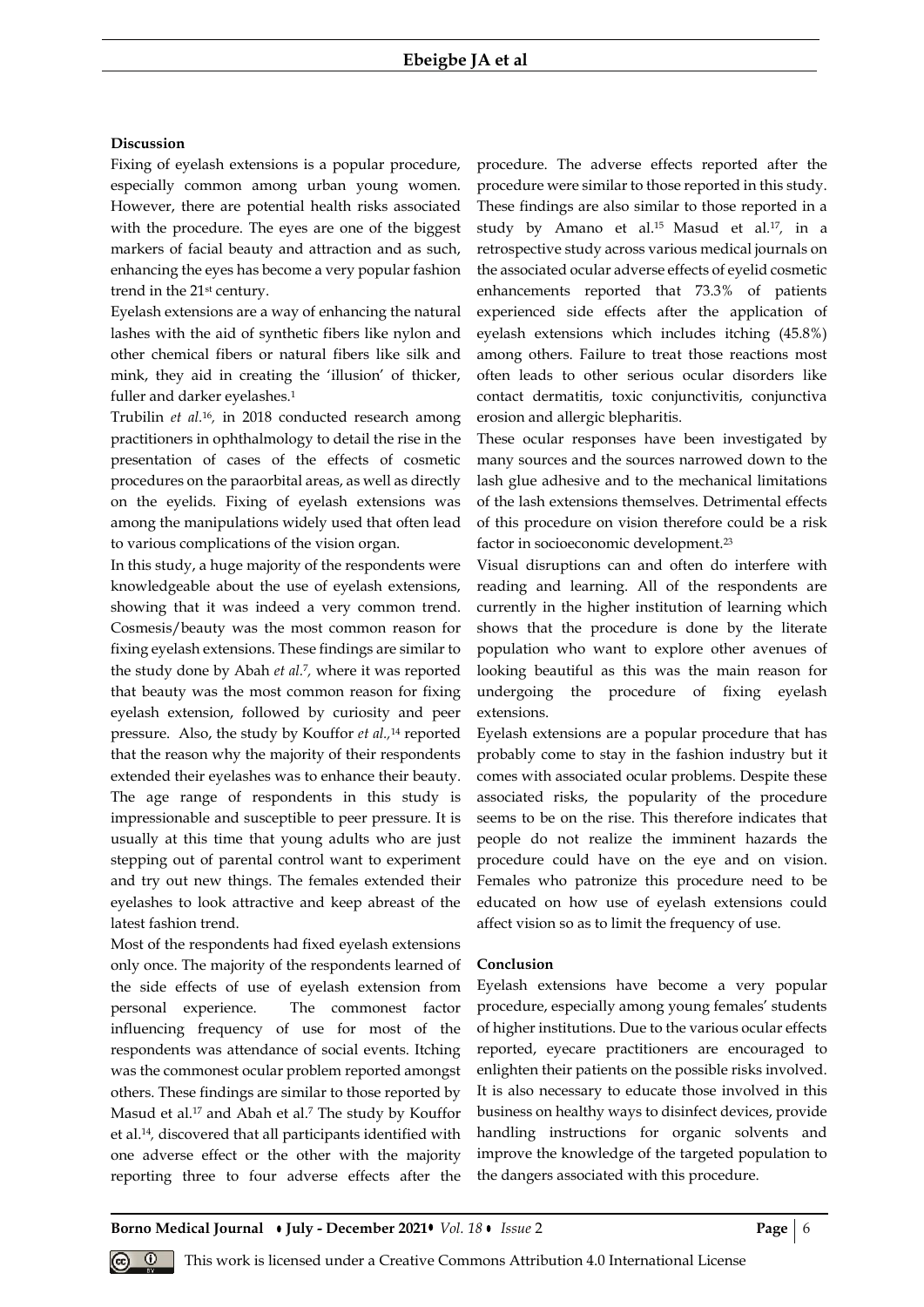**Acknowledgement:** The authors appreciate all the **10.** Aumond S, Bitton E. The eyelash follicle features students who participated in the study and took time out to properly fill out the questionnaires.

# **Conflict of Interest:** None

# **References**

- **1.** Doll T. Lashing out: Dangerous beauty trends. [ReviewofOptometry.com Copyright]. 2019 Available at www.reviewofoptometry.com/article/lashingout-dangerous-beauty-trends, (Accessed December 3, 2019).
- **2.** Amano Y, Nishiwaki Y. National survey on eyelash extensions and their related health problems. Nihon Eiseigaku Zasshi Japanese Journal of Hygiene 2013; 68: 168-174.
- **3.** Gill T. Learn Eyelash Anatomy 101 on National Lash Day. [WeLoveEyes.com Copyright] 2019 Available at: at: http://www.weloveeyes.com/blogs/news/lear n-eyelash-anatomy-101-on-national-lash-day, Accessed on: June 13, 2019.
- **4.** Regan K. (2019). Eyelash growth cycle [heathfully.com Copyright 2018]. Available at https://healthfully.com/eyelash-growth-cycle-4655595.html, (Accessed: December 5, 2019)
- **5.** Levin AL. Functions of the orbit and eyelids: In Levin AL. Adler's Physiology Of The Eye, Eleventh Edition, Saunders Elsevier INC., China. p. 343.
- **6.** Buhler C. The history of eyelash extensions. [Sugarlashpro.com Copyright] 2016. Available at https://www.sugarlashpro.com/blogs/news/7 0104133-the-history-of-eyelash-extensions, (Accessed December 5, 2019).
- **7.** Abah ER, Oladigbolu KK, Rafindadi AL, Audu O. Eyelash extension use among female students in a tertiary institution in Nigeria: A Study of Kaduna Polytechnic, Kaduna. Nigerian Journal of Clinical Practice. 2017; 20: 1639-43
- **8.** Sachdeva S, Prasher P. Madarosis: A dermatological marker. Indian Journal of Dermatology, Venereology and Leprology. 2008; 74: 74-6.
- **9.** Kim JY, Chung JK. Bilateral eyelid contact dermatitis and toxic conjunctivitis due to acrylate–containing glue. Annals of Dermatology. 2013; 26(4): 543.
- and anomalies: A Review. Journal of Optometry. 2018; 11(4): 211-222.
- **11.** Mimura T. Bilateral eyelid erythema associated with false eyelash glue. Cutaneous and Ocular Toxicology. 2013; 32:1, 89-90.
- **12.** Moshirfar M, Masud M, Shah TJ, Avila MR, Phillip CH. Chemical conjunctivitis and diffuse lamellar keratitis after removal of eyelash extensions. American Journal of Ophthalmology Case Reports. 2018; 12: 21-23.
- **13.** Shanmugam S, Wilkinson M. Allergic contact dermatitis caused by a cyanoacrylate-containing false eyelash glue. Contact Dermatitis. 2012; 67: 306-320.
- **14.** Koffuor GA, Anto BP, Afari C, Kyei S, Gyanfosu L. Ocular discomfort following eyelash extensions. Journal of Medical and Biomedical sciences. 2012; 1(3): 55-61.
- **15.** Amano Y, Sugimoto Y, Sugita M. Ocular disorders due to eyelash extensions. The Journal of Cornea and External Disease. 2012; 31*:* 121-125.
- **16.** Trubilin VN, Polunina EG, Kurenkov DV, Kapkova SG. Effects of cosmetic procedures in the periorbital area on the organ of vision: Overview. Ophthalmology in Russia. 2018;15(3): 233-241.
- **17.** Masud M, Moshirfar M, Shah TJ, Gomez AT, Avila MR. Eyelid cosmetic enhancements and their associated ocular adverse effects. Medical Hypothesis, Discovery and Innovation in Ophthalmology. 2019; 8(2): 96-103.
- **18.** Argawal A. Anatomy of the eyelid: In Argawal S., Argawal A., Apple D. J. Textbook of Ophthalmology, Volume 2. 2002 Jaypee Brothers Medical Publishers Ltd., New Delhi, India. p551.
- **19.** Patel BC, Abdul W, Joos ZP. Anatomy, head and neck, eyelash 2019. [online]. Available at https://www.ncib.nlm.nih.gov/books/NBK537 278/?report=reader#\_NBK537278\_pubdet\_, (Accessed: November 7, 2019)
- **20.** Setia MS. Methodology Series Module 3: Crosssectional Studies. Indian Journal of Dermatology. 2016; 61(3): 261-264.
- **21.** Ullrich K, Saha N. Semi permanent eyelash extensions causing bacterial keratitis: A case report. Canadian Journal of Ophthalmology. 2013; 48(3): 50-51.
- **22.** Khurana A. K. Diseases of the eyelids: In Khurana AK. Comprehensive Ophthalmology, Fourth